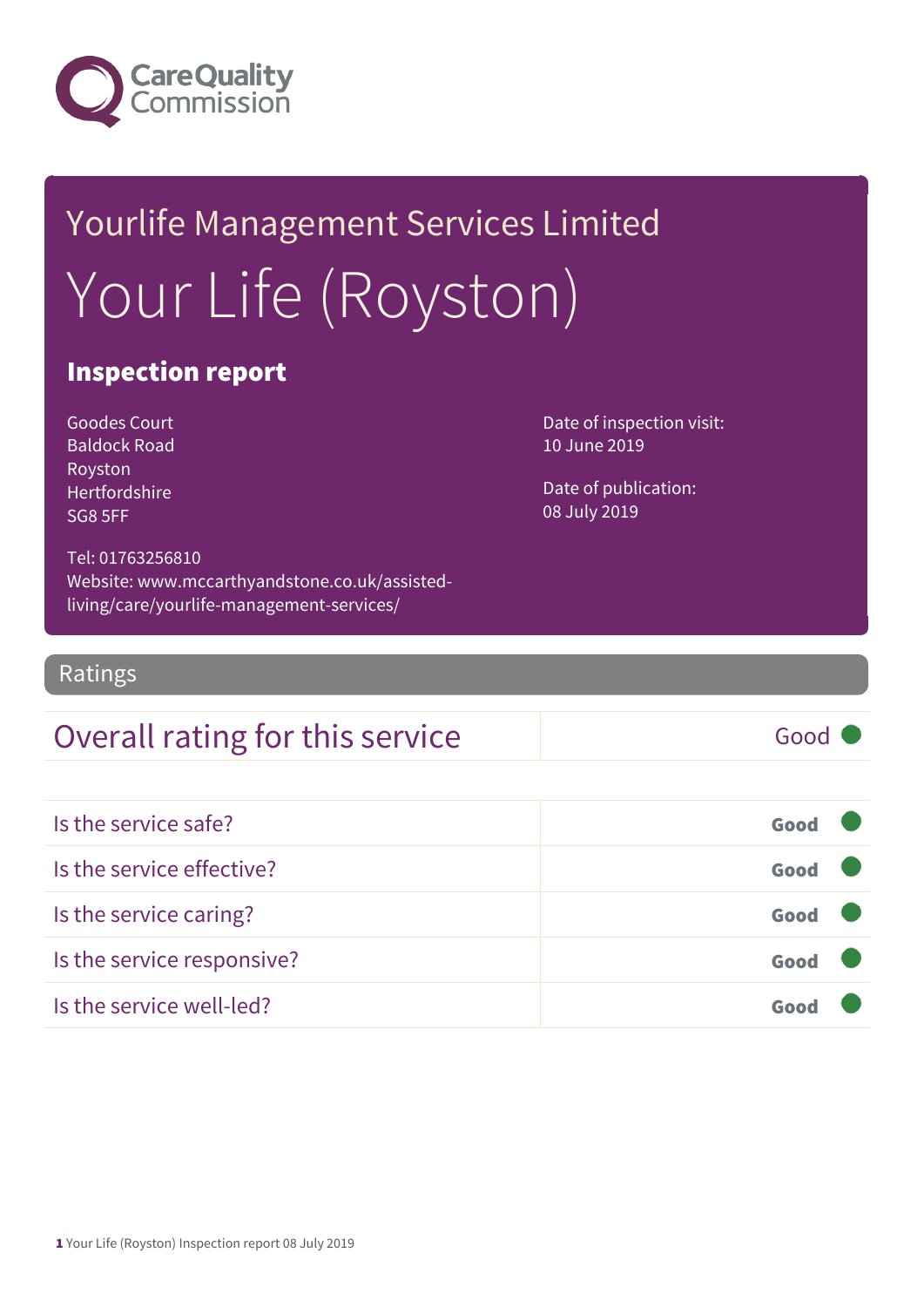### Summary of findings

### Overall summary

#### About the service

Your Life (Royston) operates an assisted living scheme in a purpose-built private development called Goodes Court. This service is a domiciliary care agency. It provides personal care to people living in their own flats. It provides a service to older adults. The development consists of 52 flats privately owned and occupied by older people who also share some communal areas and facilities; such as dining rooms, lounges and gardens.

Not everyone using Your Life (Royston) receives a regulated activity; CQC only inspects the service being received by people provided with 'personal care'; help with tasks related to personal hygiene and eating. Where they do we also consider any wider social care provided.

#### People's experience of using this service and what we found

People and their relatives said they felt the service provided was safe. Staff understood the action to take if they suspected harm or abuse. People were protected from risks associated with their care needs because care plans guided staff to support people in a way that reduced identified risks. People told us that enough staff were available to meet their care and support needs and that their care was provided regularly and on time. The registered manager said they could respond very quickly in terms of providing additional care hours if a person's needs escalated.

The provider operated robust recruitment procedures and checks to help ensure staff were suitable to work at the service. People's medicines were managed safely, and people received them as prescribed. Staff had access to cleaning products and equipment such as gloves to support people to keep their homes clean and free from infection. The provider had a system to analyse incidents and accidents, and this was used to identify themes and learning.

Staff assessed, and documented people's needs and preferences in relation to their care and planned support based on this. People and their relatives said staff were trained to do their jobs well. Staff received supervision and competency observations to help ensure they had the knowledge to perform their job roles. People's dietary needs and requirements were identified in their care plans and staff had a good understanding of how to support people with these.

Staff and the management team worked well with other professionals for the benefit of people who used the service. Information was shared appropriately with external professionals to help ensure people received consistent care and support. People were supported to have maximum choice and control of their lives and staff supported them in the least restrictive way possible; the policies and systems in the service supported this practice.

Staff communicated with people in a kind and respectful manner. Staff had a good understanding of the needs of the people they supported. People and relatives told us they felt people were treated fairly and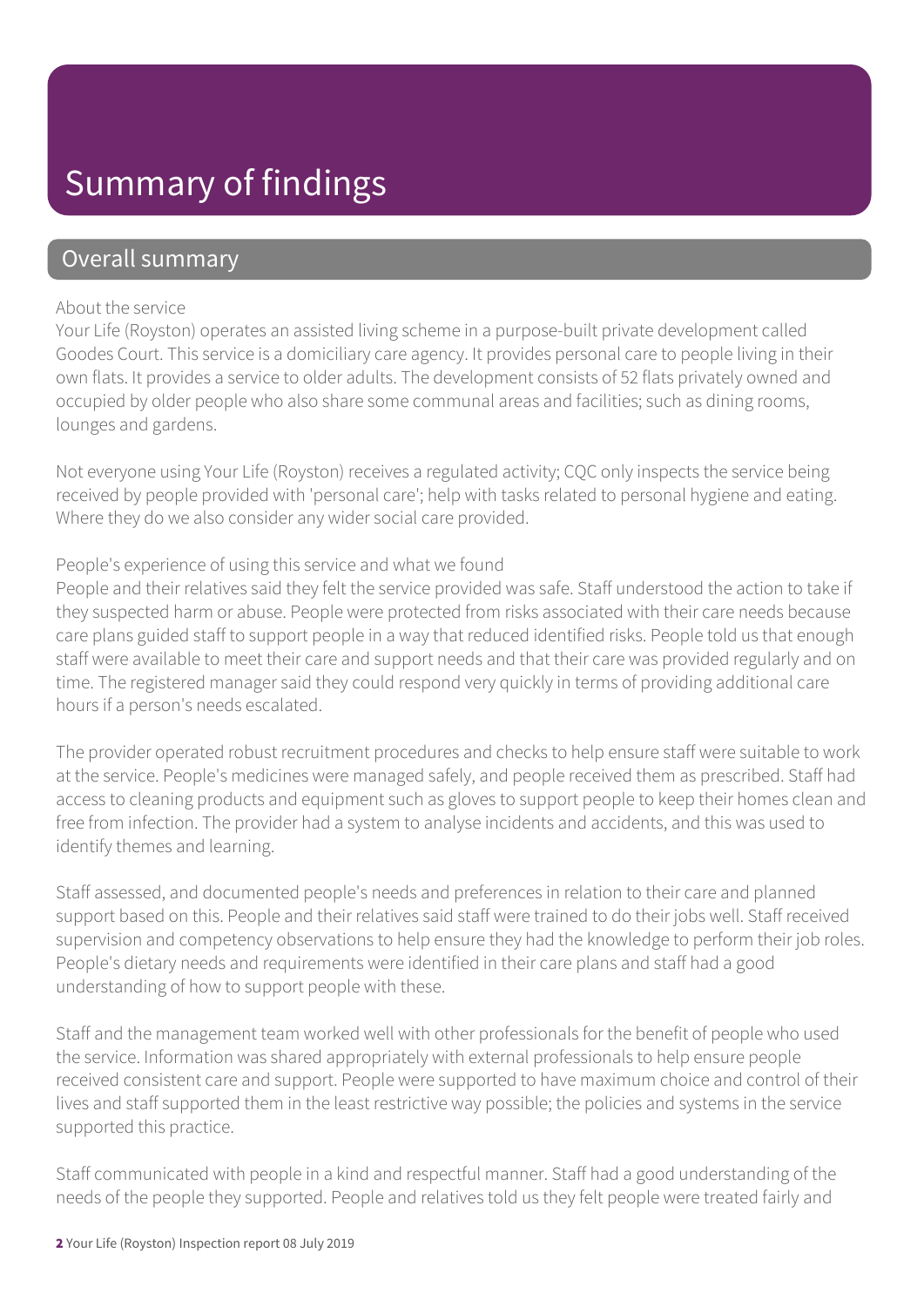were free from discrimination. People's care plans showed they were consulted about changes to their care and these were documented. People were able to choose how and where they spent their day either in their own apartments or together with other homeowners in the comfortable and pleasant communal areas. People were supported to take part in activities based on their interests to help reduce the risk of social isolation.

The service had a complaints and compliments policy, this was available in different formats for people to use. People and their relatives told us they would be confident to raise anything of concern with the management team. People were supported to stay in their own home and receive end of life care if they chose to do so, and extra support was put in place by the service to facilitate this when needed.

The registered manager and staff knew people and their families well which enabled positive relationships to develop and good outcomes for people living at Goodes Court. Systems were in place to monitor and evaluate services provided. Concerns, incidents, accidents and notifications were reviewed by the provider's senior management team to analyse and identify trends and risks, to prevent re-occurrence and improve quality.

The roles of management and the staff team were clearly defined and understood. The provider had developed effective systems to monitor the quality and safety of the service. Systems were in place to learn from accidents, incidents and complaints. The service worked closely with other agencies to help ensure good outcomes for people.

For more details, please see the full report which is on the CQC website at www.cqc.org.uk

#### Rating at last inspection

At the last inspection the service was rated as Good. (Last report published 27 October 2016)

Why we inspected

This was a planned inspection based on the previous rating.

Follow up

We will continue to monitor information we receive about the service until we return to visit as per our reinspection programme. If we receive any concerning information we may inspect sooner.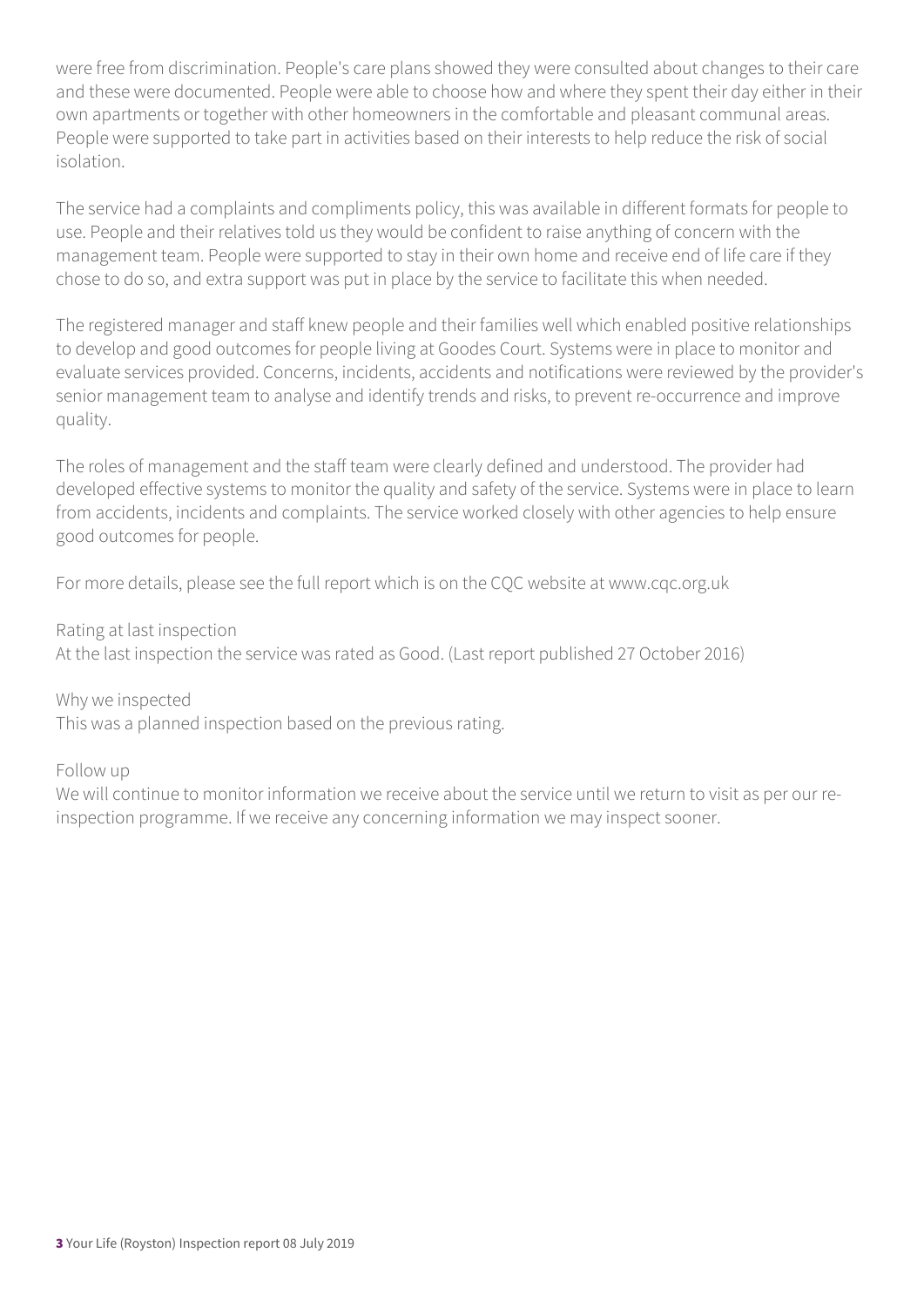### The five questions we ask about services and what we found

We always ask the following five questions of services.

| Is the service safe?                          | Good |
|-----------------------------------------------|------|
| The service was safe.                         |      |
| Details are in our safe findings below.       |      |
| Is the service effective?                     | Good |
| The service was effective.                    |      |
| Details are in our effective findings below.  |      |
| Is the service caring?                        | Good |
| The service was caring.                       |      |
| Details are in our caring findings below.     |      |
| Is the service responsive?                    | Good |
| The service was responsive.                   |      |
| Details are in our responsive findings below. |      |
| Is the service well-led?                      | Good |
| The service was well-led.                     |      |
| Details are in our well-led findings below.   |      |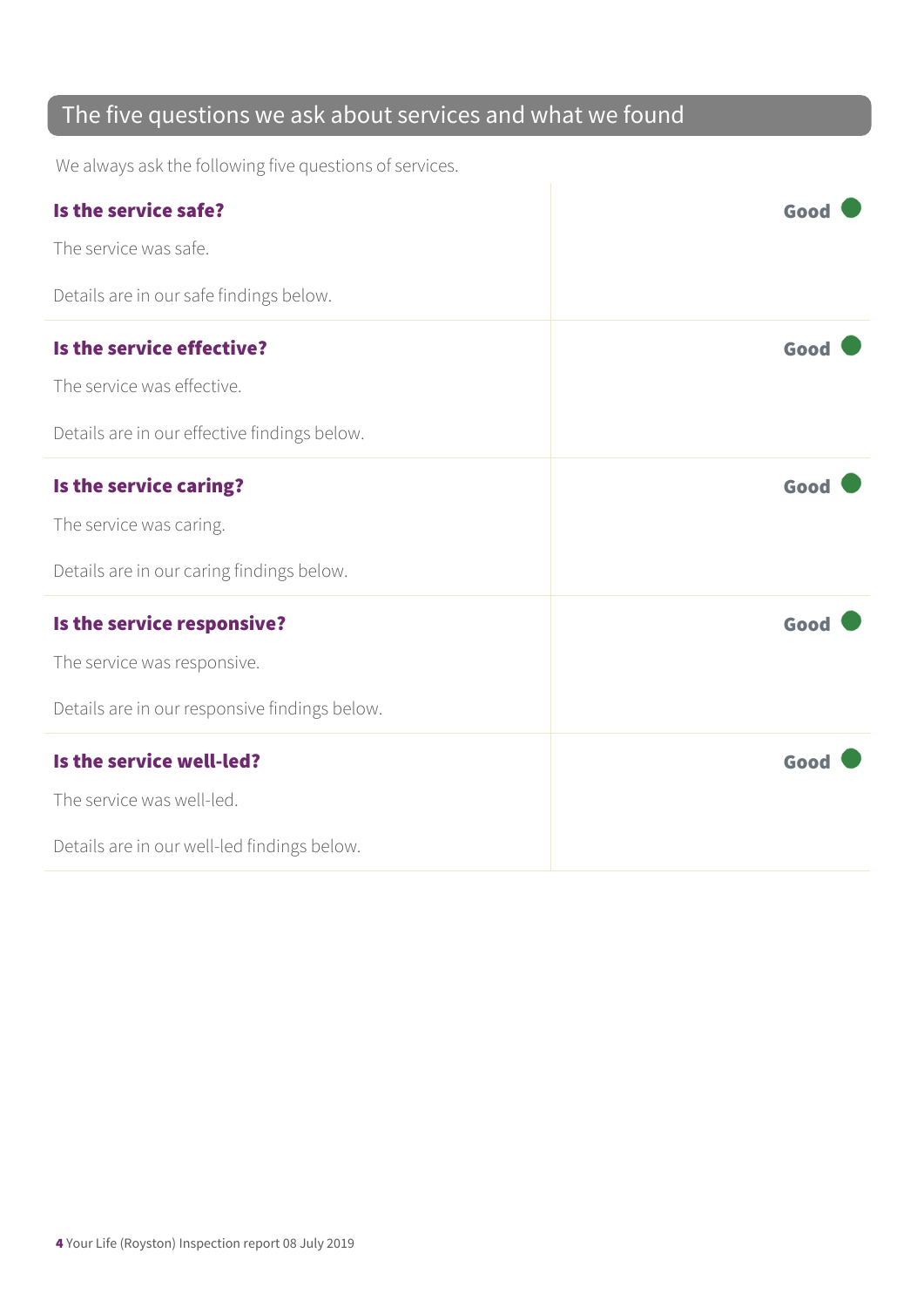

# Your Life (Royston) Detailed findings

### Background to this inspection

#### The inspection

We carried out this inspection under Section 60 of the Health and Social Care Act 2008 (the Act) as part of our regulatory functions. We planned this inspection to check whether the provider was meeting the legal requirements and regulations associated with the Act. We looked at the overall quality of the service and provided a rating for the service under the Care Act 2014.

Inspection team

This inspection was undertaken by one inspector.

Service and service type This service is a domiciliary care service. It provides personal care to people living in their own apartments.

The service had a manager registered with the Care Quality Commission. This means that they and the provider are legally responsible for how the service is run and for the quality and safety of the care provided.

#### Notice of inspection

We gave the service 48 hours' notice of the inspection site visit because we needed to be sure that the provider or registered manager would be in the office to support the inspection.

Inspection activity was started on 10 June 2019 and ended on 20 June 2019. We visited the office location on 10 June 2019.

#### What we did before the inspection

We reviewed information we had received about the service from the provider since the last inspection. We used the information the provider sent us in the provider information return (PIR). This is information providers are required to send us with key information about their service, what they do well, and improvements they plan to make. This information helps support our inspections.

#### During the inspection

We spoke with two people who used the service about their experience of the care provided. We spoke with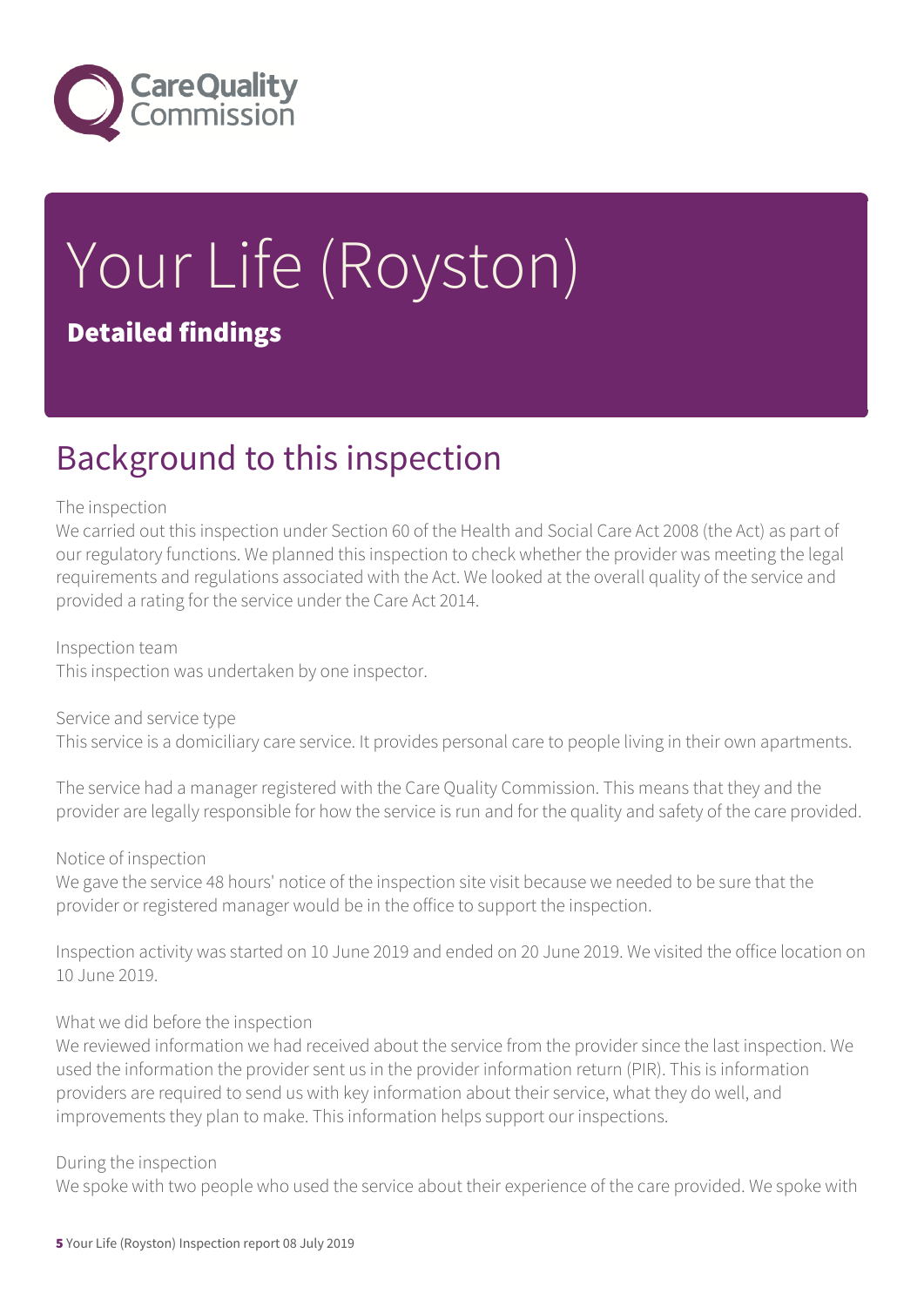five members of staff including the provider's quality lead, the area manager, the registered manager and two care workers.

We reviewed a range of records. This included two people's care records and medication records. We looked at two staff files in relation to recruitment and staff supervision. A variety of records relating to the management of the service were reviewed.

#### After the inspection

We continued to seek clarification from the provider to corroborate evidence found. We looked at training data and quality assurance records. On 20 June 2019 we spoke with relatives of two people who used the service by telephone to gather their views on the quality of the service provided for people.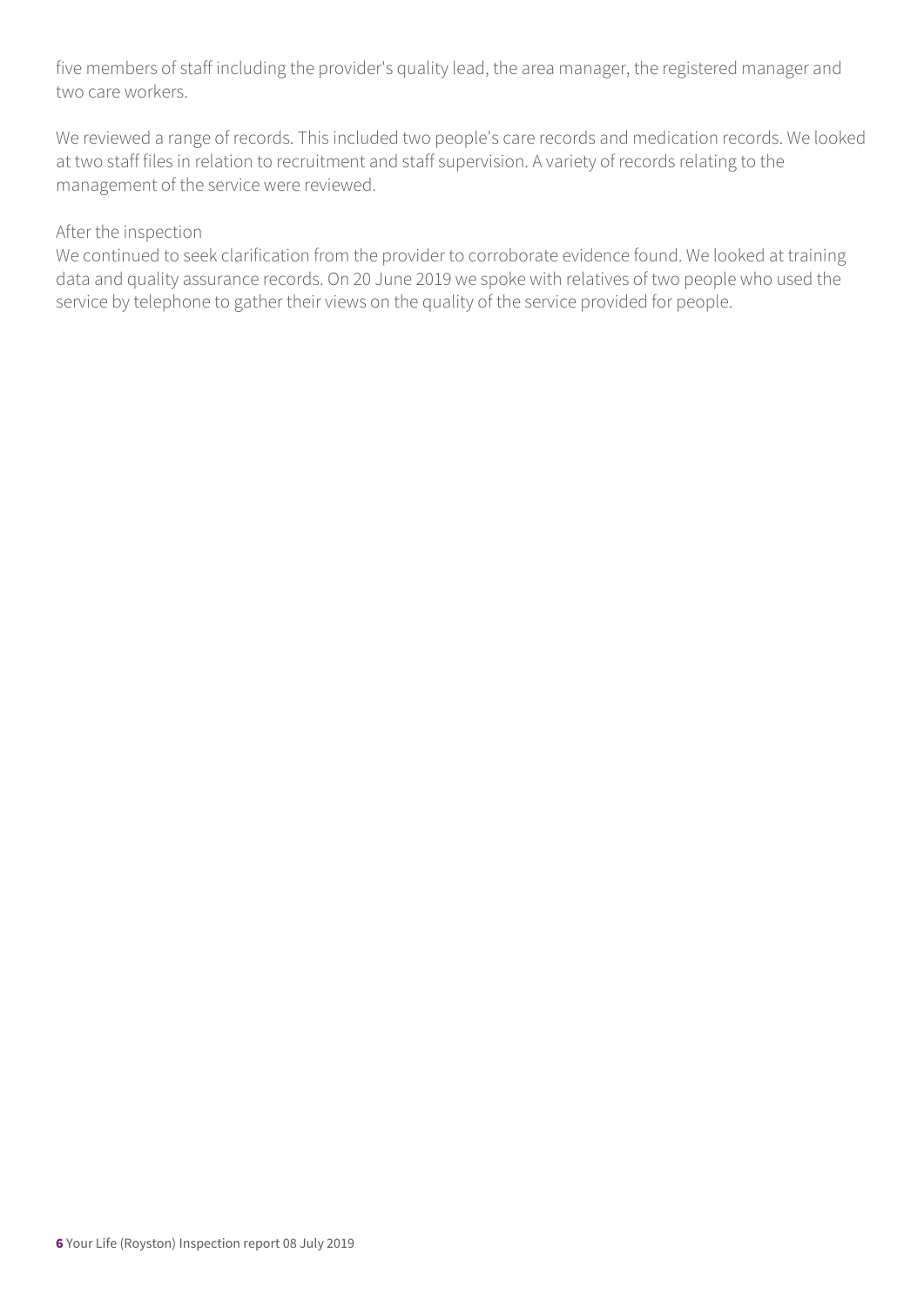### Is the service safe?

## Our findings

Safe – this means we looked for evidence that people were protected from abuse and avoidable harm.

At the last inspection this key question was rated as good. At this inspection this key question remained the same. This meant people were safe and protected from avoidable harm.

Systems and processes to safeguard people from the risk of abuse:

● People told us they felt safe at the service and one person said, "I feel very safe living here. This is because there are always people around and I can access help if I need it." A relative of a person who used the service told us, "I feel [Person] is safe living at Goodes Court because they are not hugely mobile and there are pull cords for them to be able to access help if they needed it Staff attend person twice a day which gives us confidence that someone is there to check for their safety."

● Staff told us the steps they would take if they suspected harm or abuse. One staff member told us, ''I would report to the team leader or duty manager. If they are not available, we can always raise anything with the safeguarding team.''

● There was a safeguarding policy in place at the service which guided staff what to do if they suspected people were at risk of harm and abuse. Posters displayed in communal areas advised people, relatives and staff who to contact in these situations.

Assessing risk, safety monitoring and management:

● People were protected from risks associated with their care needs. These included such areas as mobility, skin care, medicine and nutrition. People's care plans guided staff to support people in a way that reduced identified risks and met their individual preferences.

Staffing and recruitment:

- People told us that sufficient numbers of staff were available to meet their care and support needs.
- People told us the care was provided regularly and on time. A person's relative said, "Care calls are well organised and punctual."
- Staffing levels were calculated according to people's care needs and were kept under review. The registered manager told us that they could respond very quickly in terms of providing additional care hours if a person's needs escalated.
- The provider operated robust recruitment procedures and checks to ensure that staff were suitable to work at the service.

Using medicines safely:

- Medicines were managed safely, and people received their medicines as prescribed. Only staff trained in the safe administration of medicines and who had been assessed as competent, administered medicines to people.
- At the time of this inspection, people had chosen not to self-administer their medicines. However, the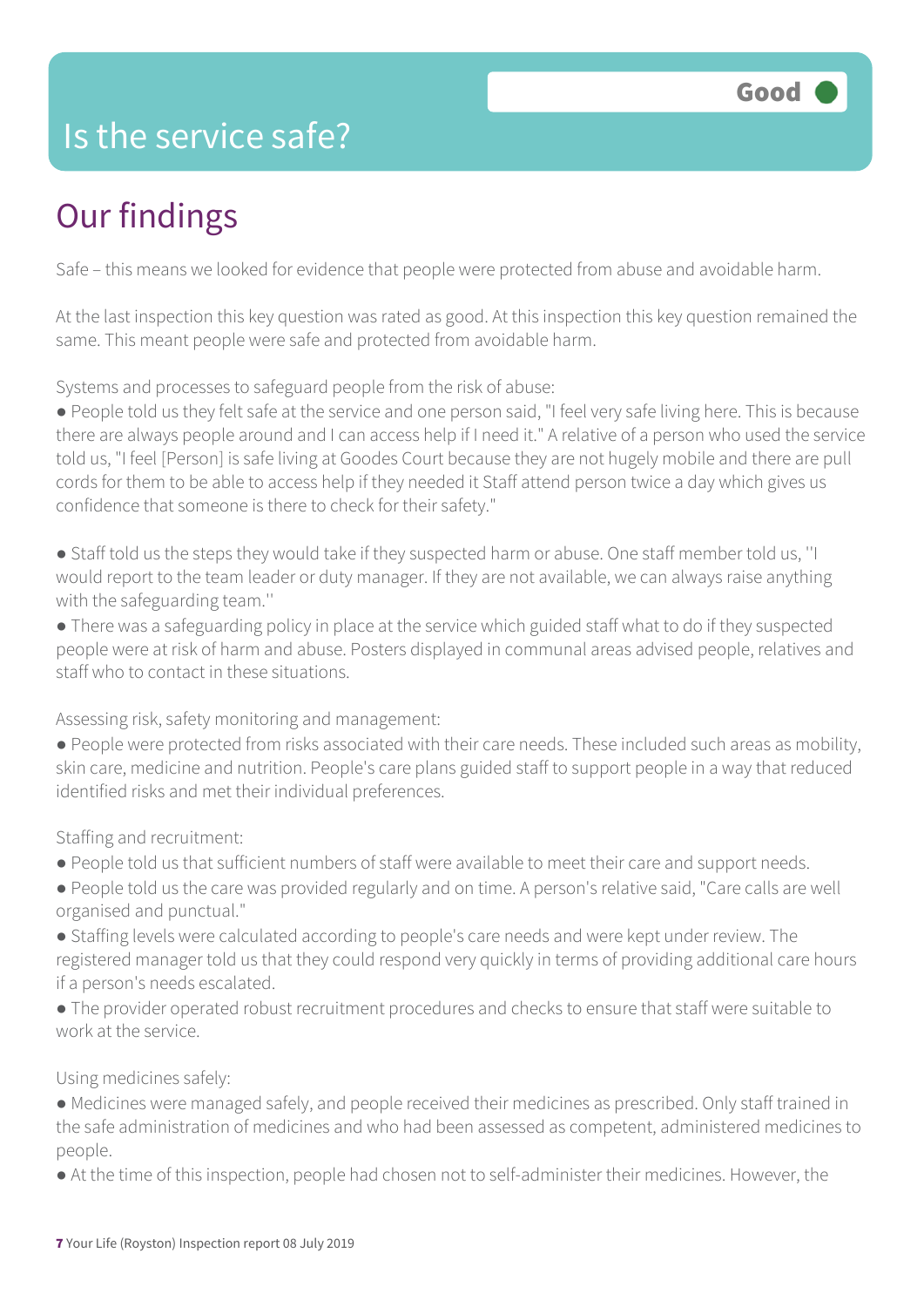registered manager advised that where people were able and confident to manage their own medicines, this would be supported.

Preventing and controlling infection:

● Staff had access to cleaning products and equipment such as gloves to support people to keep their homes clean and free from infection.

● People's flats were visibly clean and people told us that staff always promoted good hygiene practices when they supported them. A relative said, "The whole place including the communal areas are kept very clean and fresh."

Learning lessons when things go wrong:

● Where errors occurred, we saw that these were recorded, and actions were put in place to prevent reoccurrence.

● The provider had a system to analyse incidents and accidents and this was used to identify themes and learning. For example, if incidents were occurring at a specific time of day or in one place.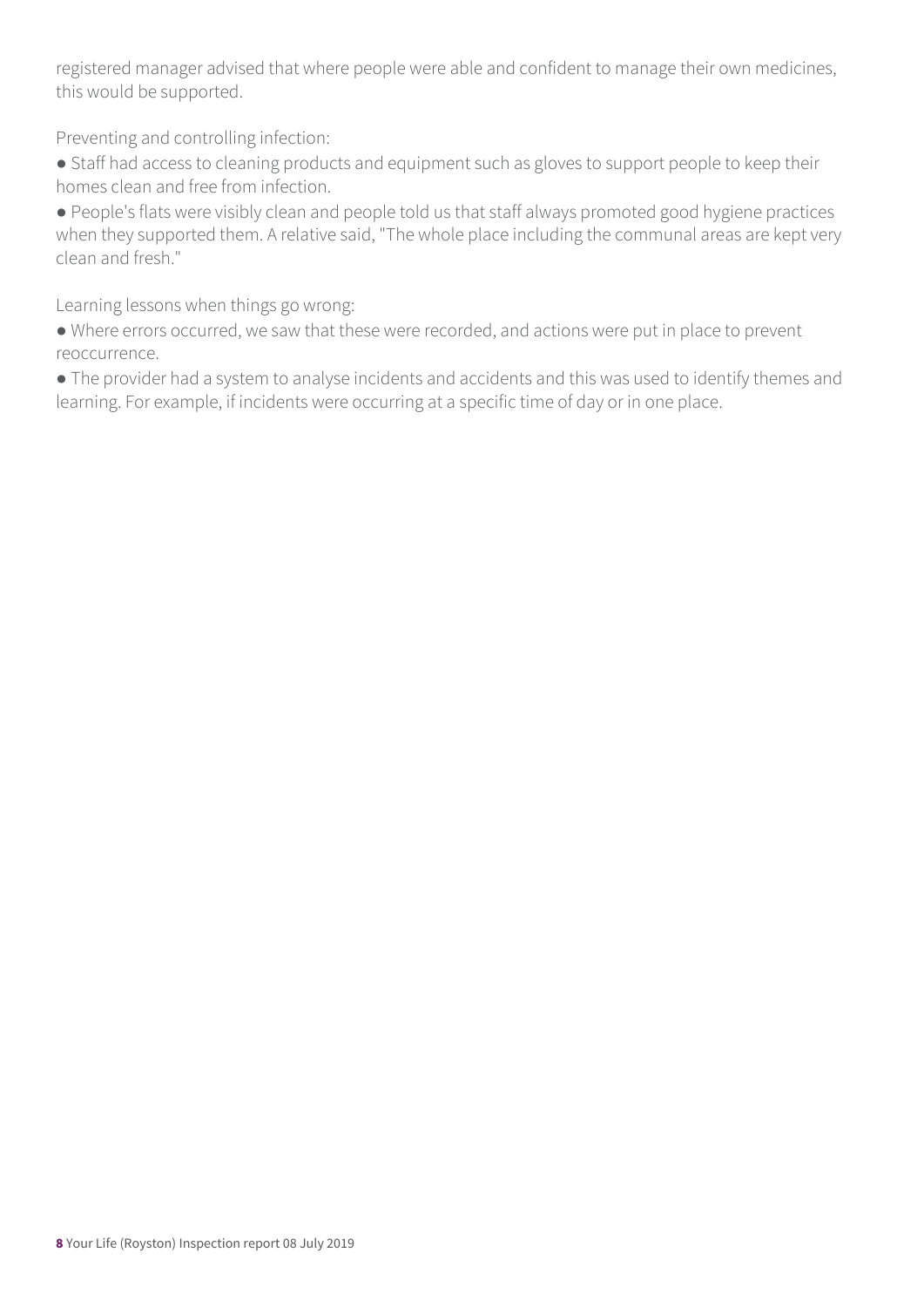### Is the service effective?

## Our findings

Effective – this means we looked for evidence that people's care, treatment and support achieved good outcomes and promoted a good quality of life, based on best available evidence.

At the last inspection this key question was rated as good. At this inspection this key question remained the same. This meant people's outcomes were consistently good, and people's feedback confirmed this.

Assessing people's needs and choices; delivering care in line with standards, guidance and the law

● Staff assessed, and documented people's needs and preferences in relation to their care, and planned support based on this.

● People's outcomes were good. For example, one family member told us, "We (The entire family) all feel that [Person] should be supported to stay in their own home for as long as possible. [Person] feels happy and safe at Goodes Court and receives the care and support they need to remain independent for as long as possible."

Staff support: induction, training, skills and experience

- People and their relatives told us that staff were trained to do their jobs well.
- Staff told us that they received training in areas such as safeguarding, moving and handling and the Mental Capacity Act. A staff member told us, "My training helped me with the care I provide for people, it made me more aware and more tolerant of their questions as a result of any memory loss."
- The management team advised that the provider's training provision had been forced to change as their regular training provider had ceased trading. In the interim period, refresher training was provided via digital training methods. However, this was under review at this time.
- Staff received supervision and competency observations to ensure that they had the knowledge to perform their job roles. Staff told us they found these supportive and useful.

Supporting people to eat and drink enough to maintain a balanced diet

- People were supported to make their own meals or use the external catering service that provided meals in the communal dining area.
- People were generally positive about the quality and choice of meals they were supported to have.
- People's dietary needs and requirements were identified in their care plans and staff had a good understanding of how to support people with these.
- Records confirmed that people were referred to dieticians or speech and language therapists if they needed more support to eat well.

Staff working with other agencies to provide consistent, effective, timely care

- Staff and the management team worked well with other professionals including speech and language therapists, district nurses, GPs and other care agencies.
- A relative told us, ''The team are quick to involve health professionals and liaise with us. They (staff) know [person], they can see quickly if they are not well and take prompt action."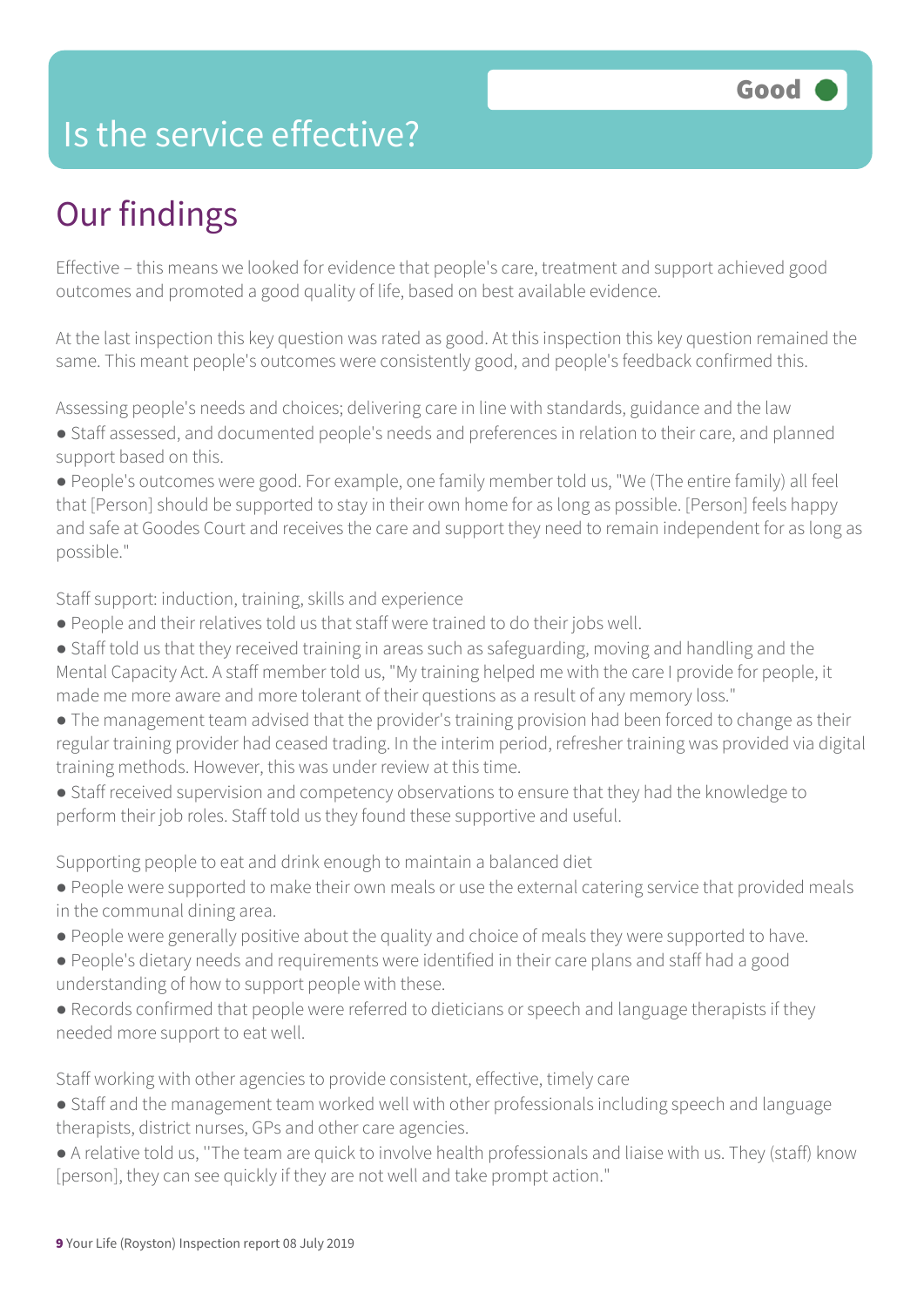● Information was shared appropriately with external professionals to help ensure people received consistent care and support. For example, staff provided records about people's needs and medical history when they were admitted to hospital.

Supporting people to live healthier lives, access healthcare services and support

- People were supported to access health services. One person told us, ''[Staff] organise for the doctor to
- come and see me. They help me to answer any questions that the doctor might ask me.''
- Detailed records of people's health appointments were used to update care plans where necessary.

Ensuring consent to care and treatment in line with law and guidance

The Mental Capacity Act 2005 (MCA) provides a legal framework for making particular decisions on behalf of people who may lack the mental capacity to do so for themselves. The Act requires that, as far as possible, people make their own decisions and are helped to do so when needed. When they lack mental capacity to take particular decisions, any made on their behalf must be in their best interests and as least restrictive as possible. We checked whether the service was working within the principles of the MCA and found that it was.

● People told us that staff always asked for consent when supporting them. We saw that people had been asked for consent to be supported in line with their care plans and risk assessments.

● Staff received training in the Mental Capacity Act and had a good understanding of how to put this into practice.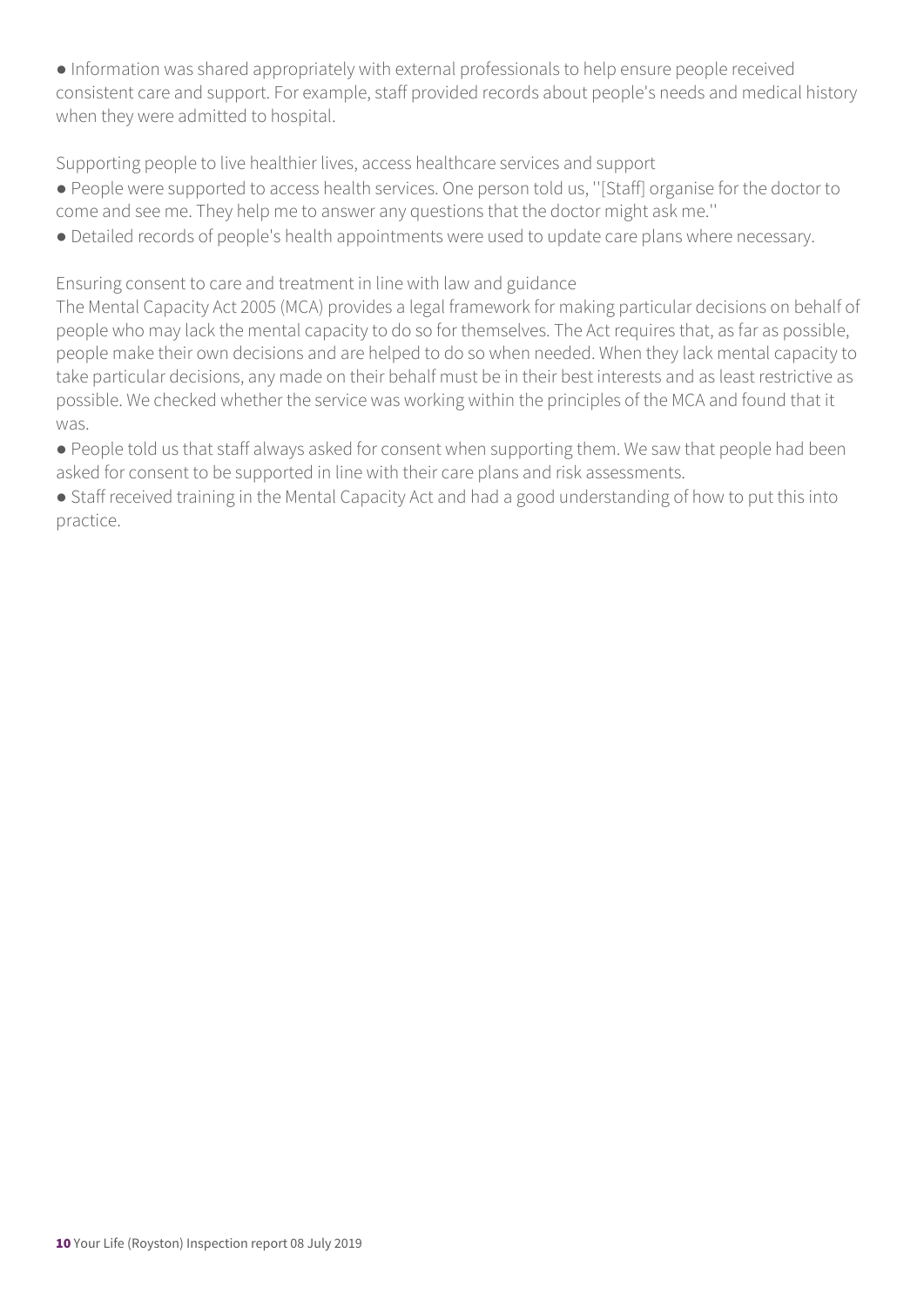### Is the service caring?

### Our findings

Caring – this means we looked for evidence that the service involved people and treated them with compassion, kindness, dignity and respect.

At the last inspection this key question was rated as good. At this inspection this key question remained the same. This meant people were supported and treated with dignity and respect; and involved as partners in their care.

Ensuring people are well treated and supported; equality and diversity

- Staff communicated with people in a kind and respectful manner. Staff had a good understanding of people they supported.
- People and their relatives were positive about the care at the service. A relative told us, "[Person] is very lucky to be living there and feels safe and happy."
- People's care plans and records written by staff used respectful language and gave a good overview of how people were supported.
- People's diverse needs were respected, and care plans identified people's cultural and spiritual needs. People and relatives all told us they had felt people were treated fairly and were free from discrimination.

Supporting people to express their views and be involved in making decisions about their care

- People's care plans showed that they were consulted about changes to their care and that these were documented. Regular reviews were undertaken of people's support involving people, their relatives and other professionals as needed.
- People were able to choose how and where they spent their day, either in their own apartments or together with other homeowners in the comfortable and pleasant communal areas.

Respecting and promoting people's privacy, dignity and independence

- People's privacy and dignity was respected. One relative said, "The staff are respectful of [person] and promote their pride and dignity. They put [person] in charge of their care."
- People were happy that staff supported their independence and one person told us, ''Anything I can do by myself, I do. Staff help me to maintain my independence as much as I can and need.''
- Staff knew how to support people and care plans were written in a way that promoted people's dignity and independence.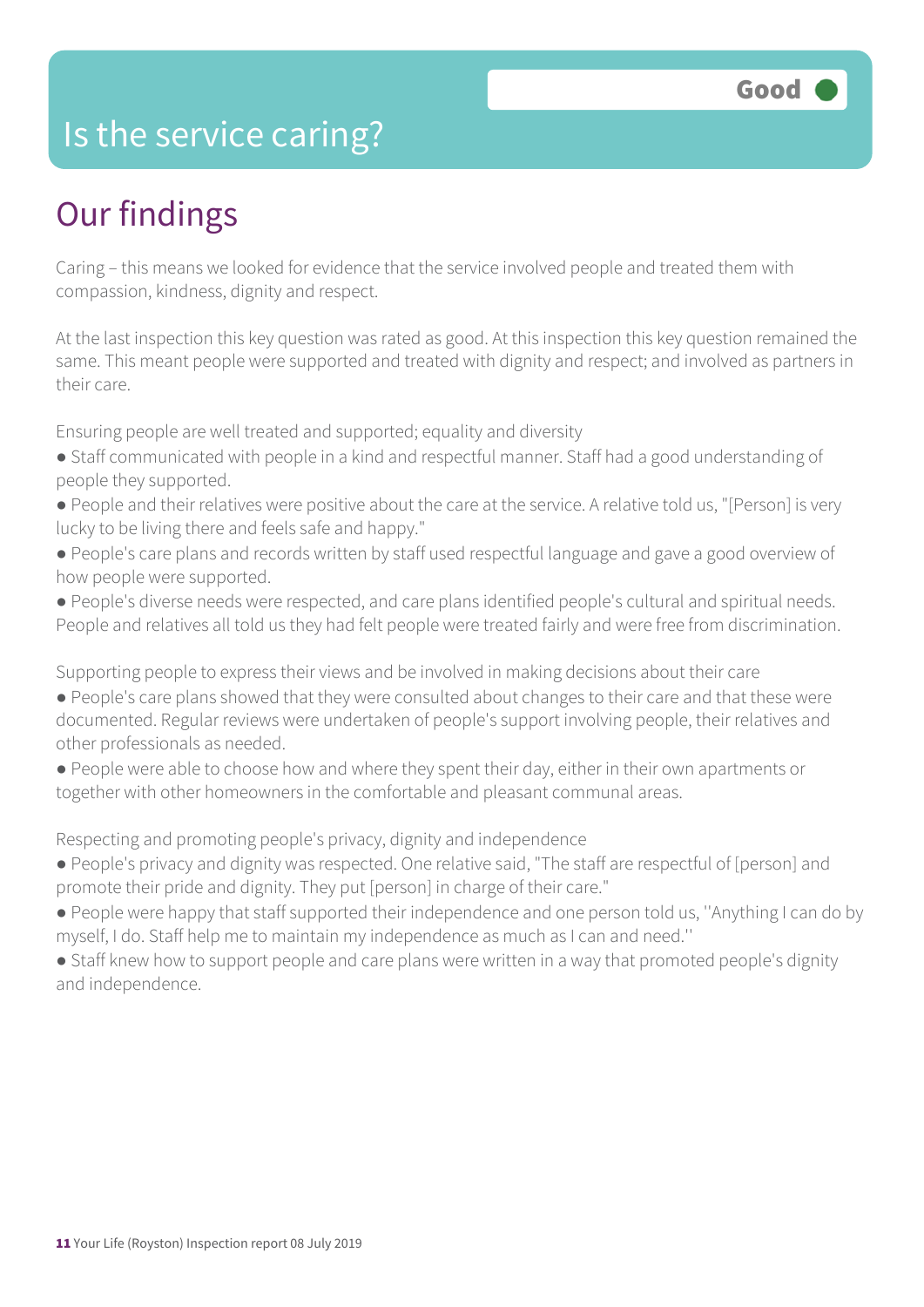### Is the service responsive?

# Our findings

Responsive – this means we looked for evidence that the service met people's needs.

At the last inspection this key question was rated as good. At this inspection this key question remained the same. This meant people's needs were met through good organisation and delivery.

Planning personalised care to ensure people have choice and control and to meet their needs and preferences

- People received care that was tailored to their individual needs, likes, dislikes and preferences.
- People's care was adapted to meet their changing needs. The management team gave us examples where people's needs had gradually increased or decreased, and their care packages had been amended accordingly.

● People were supported to take part in activities based on their interests such as afternoon tea, Tai Chi, seated exercise, film nights, bridge club, quiz nights and internal and external speakers. People's relatives told us this was integral to people's wellbeing, as it greatly helped to reduce the chances of social isolation.

Improving care quality in response to complaints or concerns

- The service had a complaints and compliments policy in place and this was available in different formats for people to use.
- The provider maintained an overview of any complaints received to assess themes across all their services and demonstrated that people's concerns were important to them.
- Your Life (Royston) had not received any formal complaints in the past two years. People and their relatives told us they would be confident to raise anything of concern with the management team.

End of life care and support

- People had been supported to identify their preferences and put plans in place for when their health deteriorated.
- People were supported to stay in their own home if they chose to do so and extra support was put in place by the service to facilitate this when needed.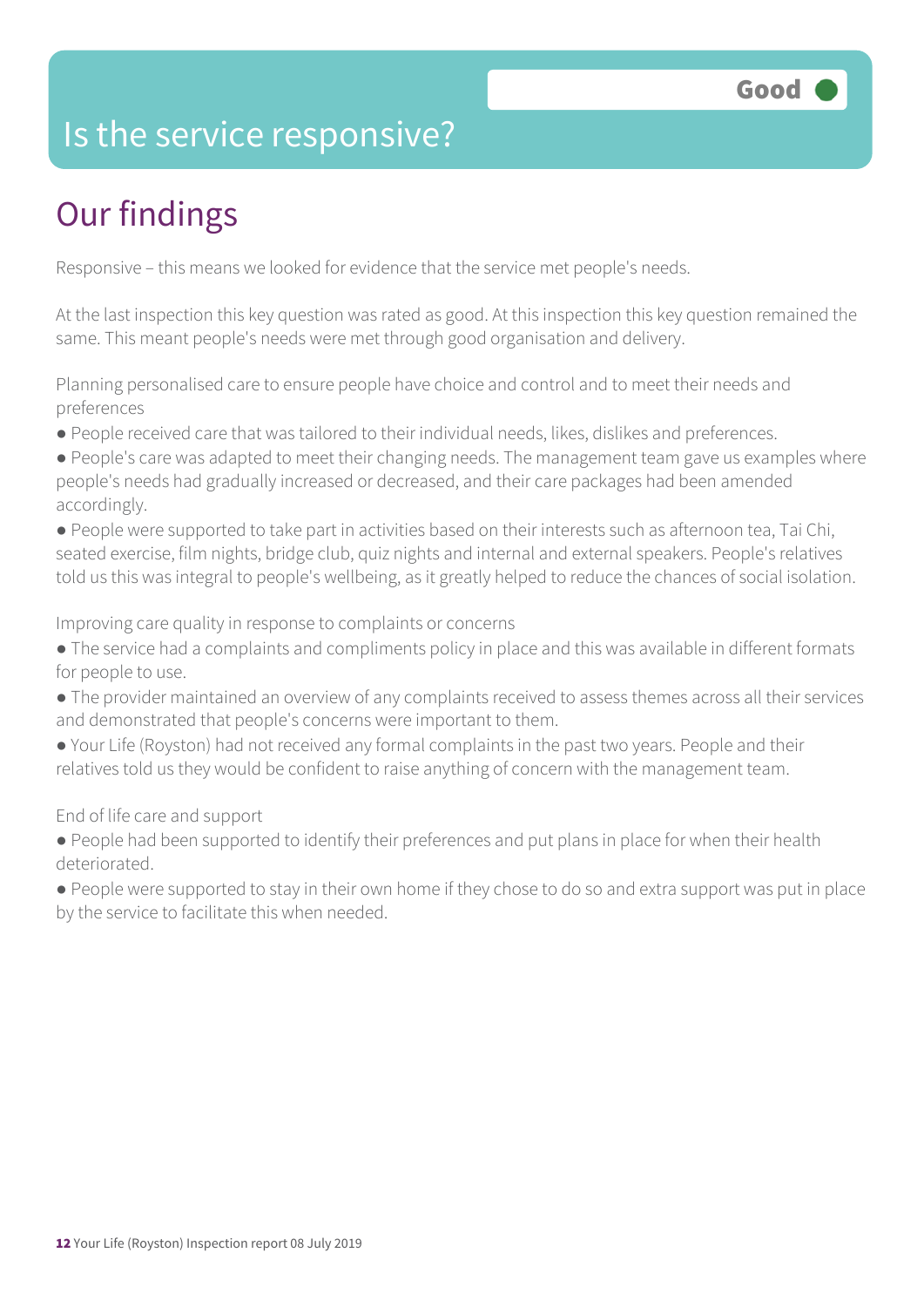### Is the service well-led?

## Our findings

Well-Led – this means we looked for evidence that service leadership, management and governance assured high-quality, person-centred care; supported learning and innovation; and promoted an open, fair culture.

At the last inspection this key question was rated as good. At this inspection this key question remained the same. This meant the service was consistently managed and well-led. Leaders and the culture they created promoted high-quality, person-centred care.

Promoting a positive culture that is person-centred, open, inclusive and empowering, which achieves good outcomes for people; Engaging and involving people using the service, the public and staff, fully considering their equality characteristics:

- The registered manager and staff team demonstrated a commitment to provide person-centred, highquality care by engaging with everyone living at the service, people's relatives and other stakeholders.
- The registered manager and staff knew people and their families well, which enabled positive relationships to develop and good outcomes for people living at Goodes Court.
- Information about people was written in a respectful and personalised way. Staff were aware of the rules about protecting and keeping people's information safe.
- The registered manager led by example. A relative told us," The registered manager is outstanding, she has gone above and beyond the call of duty so many times. [Person] is happy to talk with her which makes us feel very comfortable. Half our confidence is because of the registered manager, she is extraordinary."

How the provider understands and acts on the duty of candour, which is their legal responsibility to be open and honest with people when something goes wrong

● The registered manager knew when notification forms had to be submitted to CQC. These notifications inform CQC of events happening in the service.

● Systems were in place to monitor and evaluate care provided to people. Concerns, incidents, accidents and notifications were reviewed by the provider's senior management team. This was to analyse and identify trends and risks, to prevent re-occurrence and improve quality.

Managers and staff being clear about their roles, and understanding quality performance, risks and regulatory requirements

- The roles of management and the staff team were clearly defined and understood.
- Risks to people's health, safety and wellbeing were effectively managed through the provider's governance systems.

#### Continuous learning and improving care

- The provider had developed effective systems to monitor the quality and safety of the service.
- Systems were in place to learn from accidents, incidents and complaints.
- Where any shortfalls were identified, these were actioned in a timely manner to promote people's safety and wellbeing.